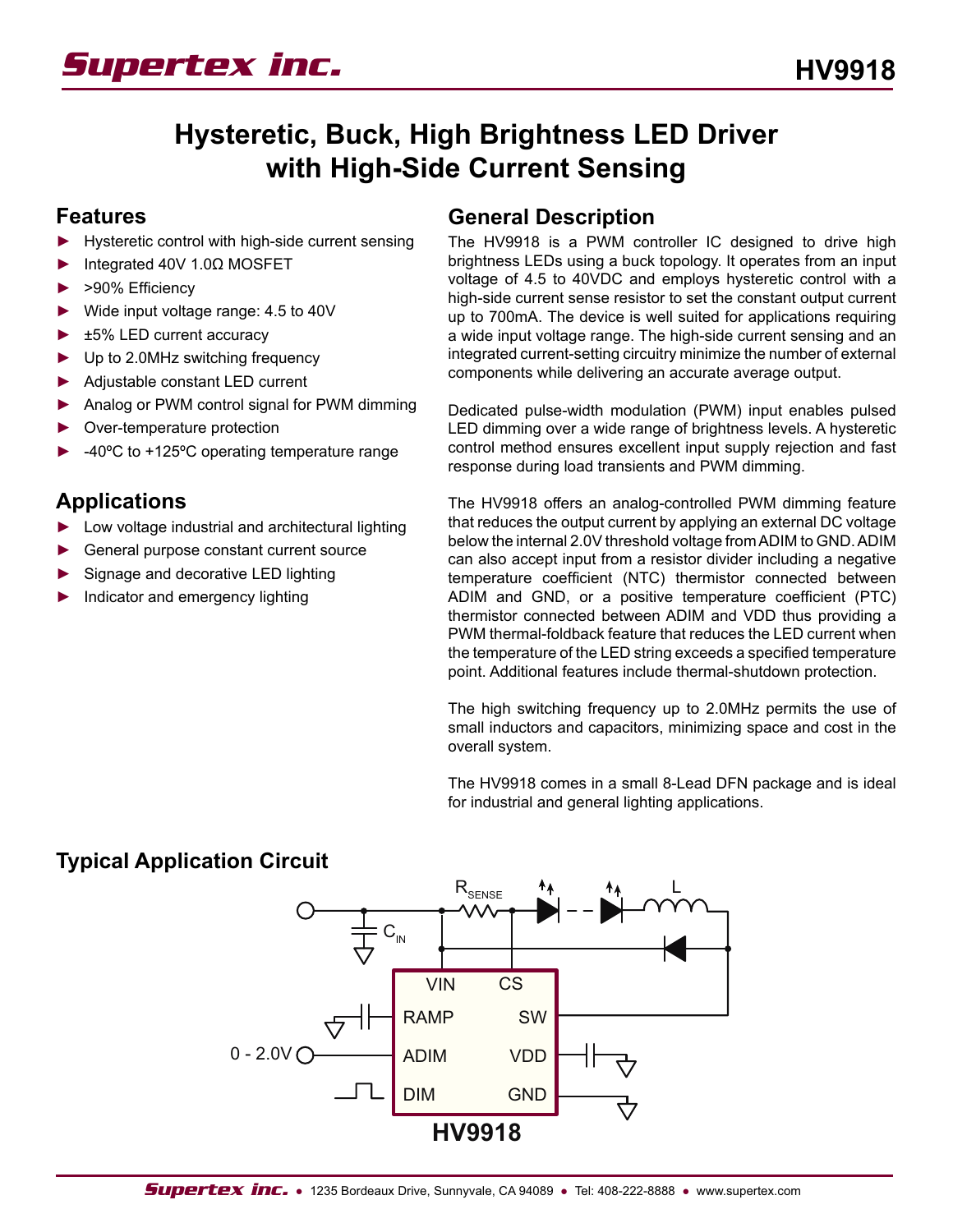# **Ordering Information**

|                                                                                             | <b>Package Options</b>                                                  |
|---------------------------------------------------------------------------------------------|-------------------------------------------------------------------------|
| <b>Device</b>                                                                               | 8-Lead DFN<br>3.00x3.00mm body.<br>0.80mm height (max),<br>0.65mm pitch |
| HV9918                                                                                      | HV9918K7-G                                                              |
| $\Omega$ indicates no clients in $\mathbb{R}^{d+1}\Omega$ consulingt $\theta\Omega$ is only |                                                                         |

*-G indicates package is RoHS compliant ('Green')*



# **Absolute Maximum Ratings**

| <b>Parameter</b>                                     | Value                                 |
|------------------------------------------------------|---------------------------------------|
| VIN, CS, SW to GND                                   | $-0.3$ to $+45V$                      |
| VDD, RAMP, DIM, ADIM to GND                          | $-0.3$ to $+6.0V$                     |
| CS to VIN                                            | $-1.0$ to $+0.3V$                     |
| Continuous power dissipation, $(T_a = +25^{\circ}C)$ | 1.6W                                  |
| Operating temperature range                          | -40 $^{\circ}$ C to +125 $^{\circ}$ C |
| Junction temperature                                 | $+150^{\circ}$ C                      |
| Storage temperature range                            | -65 $^{\circ}$ C to +150 $^{\circ}$ C |

*Stresses beyond those listed under "Absolute Maximum Ratings" may cause permanent damage to the device. These are stress ratings only, and functional operation of the device at these or any other conditions beyond those indicated in the operational sections of the specifications is not implied. Exposure to absolute maximum rating conditions for extended periods may affect device reliability.*

## **Electrical Characteristics**

 $(V_{\text{IN}} = 12V, V_{\text{DM}} = V_{\text{DD}}$ ,  $V_{\text{RAMP}} = GND$ ,  $C_{\text{VDD}} = 1.0 \mu$ F,  $R_{\text{CS}} = 0.5 \Omega$ ,  $T_{\text{A}} = T_{\text{J}} = -40^{\circ}$ C to +125<sup>o</sup>C\* unless otherwise noted)

| Sym                        | <b>Description</b>                              | Min                      | <b>Typ</b>               | <b>Max</b>               | <b>Units</b> | <b>Conditions</b>                            |
|----------------------------|-------------------------------------------------|--------------------------|--------------------------|--------------------------|--------------|----------------------------------------------|
| $V_{\text{IN}}$            | Input DC supply voltage range                   | 4.5                      |                          | 40                       | V            | DC input voltage                             |
| $V_{DD}$                   | Internally regulated voltage                    | 4.5                      |                          | 5.5                      | V            | $V_{in}$ = 6.0 to 40V                        |
| $\mathbf{I}_{\mathsf{IN}}$ | Supply current                                  |                          |                          | 1.5                      | mA           | $SW = GND$                                   |
| I <sub>IN</sub> , SDN      | Shutdown supply current                         | $\overline{\phantom{a}}$ | $\overline{\phantom{a}}$ | 900                      | μA           | DIM < 0.7V                                   |
| $I_{IN, LIM}$              | <b>Current limit</b>                            |                          | 30                       | $\overline{\phantom{a}}$ | mA           | $V_{\text{IN}}$ = 4.5V, $V_{\text{DD}}$ = 0V |
|                            |                                                 |                          | 8.0                      |                          |              | $V_{in}$ = 4.5V, $V_{on}$ = 4.0V             |
| $f_{\rm sw}$               | Switchingr frequency                            | $\overline{\phantom{a}}$ | $\overline{\phantom{a}}$ | 2.0                      | <b>MHz</b>   | $---$                                        |
| <b>UVLO</b>                | V <sub>nn</sub> Undervoltage lockout threshold  |                          |                          | 4.5                      | V            | $V_{\text{DD}}$ rising                       |
| <b>AUVLO</b>               | V <sub>nn</sub> Undervoltage lockout hysteresis | $\overline{\phantom{a}}$ | 500                      | $\overline{\phantom{a}}$ | mV           | $V_{DD}$ falling                             |

*Guaranteed by design and characterization, 100% tested at T<sub>a</sub> = 25<sup>o</sup>C. Typical characteristics are given at T<sub>a</sub> = 25<sup>o</sup>C.* 

# **Pin Description**



# **Product Marking**

|                 | 9918 | Y = Last Digit of Year Sealed<br>W = Code for Week Sealed<br>$L = Lot$ Number |  |  |  |  |  |
|-----------------|------|-------------------------------------------------------------------------------|--|--|--|--|--|
|                 |      | . = "Green" Packaging                                                         |  |  |  |  |  |
| 8-Lead DFN (K7) |      |                                                                               |  |  |  |  |  |

## **Thermal Resistance**

| Package         | Ϊē               |
|-----------------|------------------|
| 8-Lead DFN (K7) | $60^{\circ}$ C/W |

*Mounted on FR-4 board, 25mm x 25mm x 1.57mm*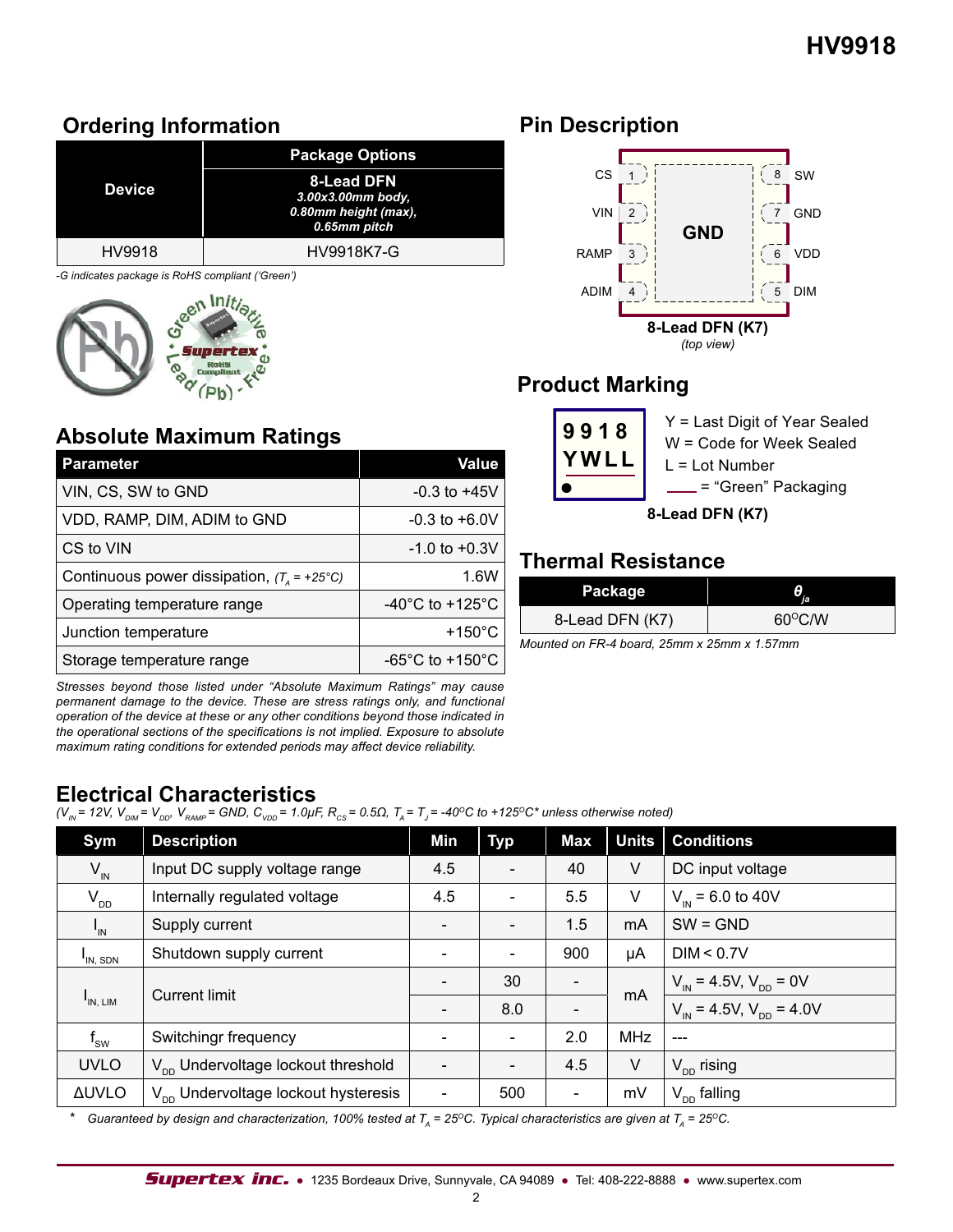### **Electrical Characteristics**

*(V<sub>IN</sub>* = 12V, V<sub>DIM</sub> = V<sub>DD</sub>, V<sub>RAMP</sub> = GND, C<sub>VDD</sub> = 1.0μF, R<sub>cs</sub> = 0.5Ω, T<sub>A</sub> = T<sub>J</sub> = -40<sup>o</sup>C to +125<sup>o</sup>C\* unless otherwise noted)

| <b>Sym</b>                                     | <b>Description</b>                   | Min                      | <b>Typ</b>                   | <b>Max</b>                   | <b>Units</b> | <b>Conditions</b>                                                                                                               |  |  |  |  |
|------------------------------------------------|--------------------------------------|--------------------------|------------------------------|------------------------------|--------------|---------------------------------------------------------------------------------------------------------------------------------|--|--|--|--|
| <b>Sense Comparator</b>                        |                                      |                          |                              |                              |              |                                                                                                                                 |  |  |  |  |
| $V_{RS(HI)}$                                   | Sense voltage threshold high         | 213                      | $\overline{\phantom{a}}$     | 246                          | mV           | $(V_{IN} - V_{CS})$ rising                                                                                                      |  |  |  |  |
| $V_{RS(LO)}$                                   | Sense voltage threshold low          | 158                      |                              | 182                          | mV           | $(V_{IN} - V_{CS})$ falling                                                                                                     |  |  |  |  |
| $t_{_{\rm DPDL}}$                              | Propagation delay to SW off          |                          | 70                           |                              | ns           | Rising edge of<br>$(V_{\text{IN}} - V_{\text{CS}}) = V_{\text{RS(HI)}} + 70$ mV to<br>$V_{\text{SW}} = 0.9 \cdot V_{\text{IN}}$ |  |  |  |  |
| $\mathfrak{t}_{_{\sf DPDH}}$                   | Propagation delay to SW on           |                          | 70                           |                              | ns           | Falling edge of<br>$(V_{\text{IN}} - V_{\text{CS}}) = V_{\text{RS}(LO)}$ -70mV to<br>V <sub>SW</sub> = 0.1 • V <sub>IN</sub>    |  |  |  |  |
| $I_{\text{cs}}$                                | Current-sense input current          | $\overline{\phantom{a}}$ | $\overline{\phantom{a}}$     | 1.0                          | μA           | $(V_{\text{IN}} - V_{\text{CS}}) = 200 \text{mV}$                                                                               |  |  |  |  |
| $I_{CS(HYS)}$                                  | Current-sense threshold hysteresis   | $\overline{a}$           | 56                           | 70                           | mV           | $\qquad \qquad \text{---}$                                                                                                      |  |  |  |  |
|                                                | <b>DIM Input</b>                     |                          |                              |                              |              |                                                                                                                                 |  |  |  |  |
| $V_{\rm IH}$                                   | Pin DIM input high voltage           | 2.2                      | $\overline{\phantom{a}}$     | $\blacksquare$               | V            | ---                                                                                                                             |  |  |  |  |
| $V_{IL}$                                       | Pin DIM input low voltage            |                          |                              | 0.7                          | V            | ---                                                                                                                             |  |  |  |  |
| $t_{_{ON}}$                                    | Turn-on time                         |                          | 100                          | $\overline{\phantom{a}}$     | ns           | DIM rising edge to<br>$V_{SW} = 0.9 \cdot V_{IN}$                                                                               |  |  |  |  |
| $\mathfrak{t}_{\rm OFF}$                       | Turn-off time                        | $\overline{\phantom{0}}$ | 100                          | $\overline{\phantom{a}}$     | ns           | DIM falling edge to<br>$V_{SW} = 0.1 \cdot V_{IN}$                                                                              |  |  |  |  |
| <b>Output Switch</b>                           |                                      |                          |                              |                              |              |                                                                                                                                 |  |  |  |  |
| $I_{DC}$                                       | SW continuous current                | $\overline{\phantom{a}}$ | $\frac{1}{2}$                | 0.7                          | A            | $---$                                                                                                                           |  |  |  |  |
| $R_{_{ON}}$                                    | ON resistance                        |                          | 1.0                          | 2.0                          | Ω            | ---                                                                                                                             |  |  |  |  |
| LEAK                                           | SW leakage current                   | $\overline{\phantom{a}}$ | 10                           | $\blacksquare$               | μA           | $V_{IN}$ = 40V                                                                                                                  |  |  |  |  |
|                                                | <b>Over-Temperature Protection</b>   |                          |                              |                              |              |                                                                                                                                 |  |  |  |  |
| $\mathsf{T}_{\text{OT}}$                       | Over temperature trip limit          | 128                      | 140                          | $\qquad \qquad \blacksquare$ | °C           | ---                                                                                                                             |  |  |  |  |
| $\Delta T_{\underline{\text{HYST}}}$           | Temperature hysteresis               |                          | 60                           | $\overline{\phantom{0}}$     | °C           | ---                                                                                                                             |  |  |  |  |
|                                                | <b>Analog Control of PWM Dimming</b> |                          |                              |                              |              |                                                                                                                                 |  |  |  |  |
|                                                | Dimming frequency                    | 130                      |                              | 300                          | Hz           | $C_{RAMP} = 47nF$                                                                                                               |  |  |  |  |
| $\mathsf{f}_{\scriptscriptstyle\mathsf{RAMP}}$ |                                      | 550                      | $\overline{\phantom{a}}$     | 1250                         |              | $C_{RAMP}$ = 10nF                                                                                                               |  |  |  |  |
| $V_{L\underline{OW}}$                          | RAMP threshold, Low                  | $\blacksquare$           | 0.1                          | $\overline{a}$               | $\vee$       | ---                                                                                                                             |  |  |  |  |
| $V_{\text{HiGH}}$                              | RAMP threshold, High                 | 1.8                      | $\blacksquare$               | 2.1                          | $\sf V$      | ---                                                                                                                             |  |  |  |  |
| $V_{os}$                                       | ADIM offset voltage                  | $-35$                    | $\qquad \qquad \blacksquare$ | 35                           | mV           | ---                                                                                                                             |  |  |  |  |

\* *Guaranteed by design and characterization, 100% tested at T<sub>A</sub> = 25<sup>o</sup>C. Typical characteristics are given at T<sub>A</sub> = 25<sup>o</sup>C.*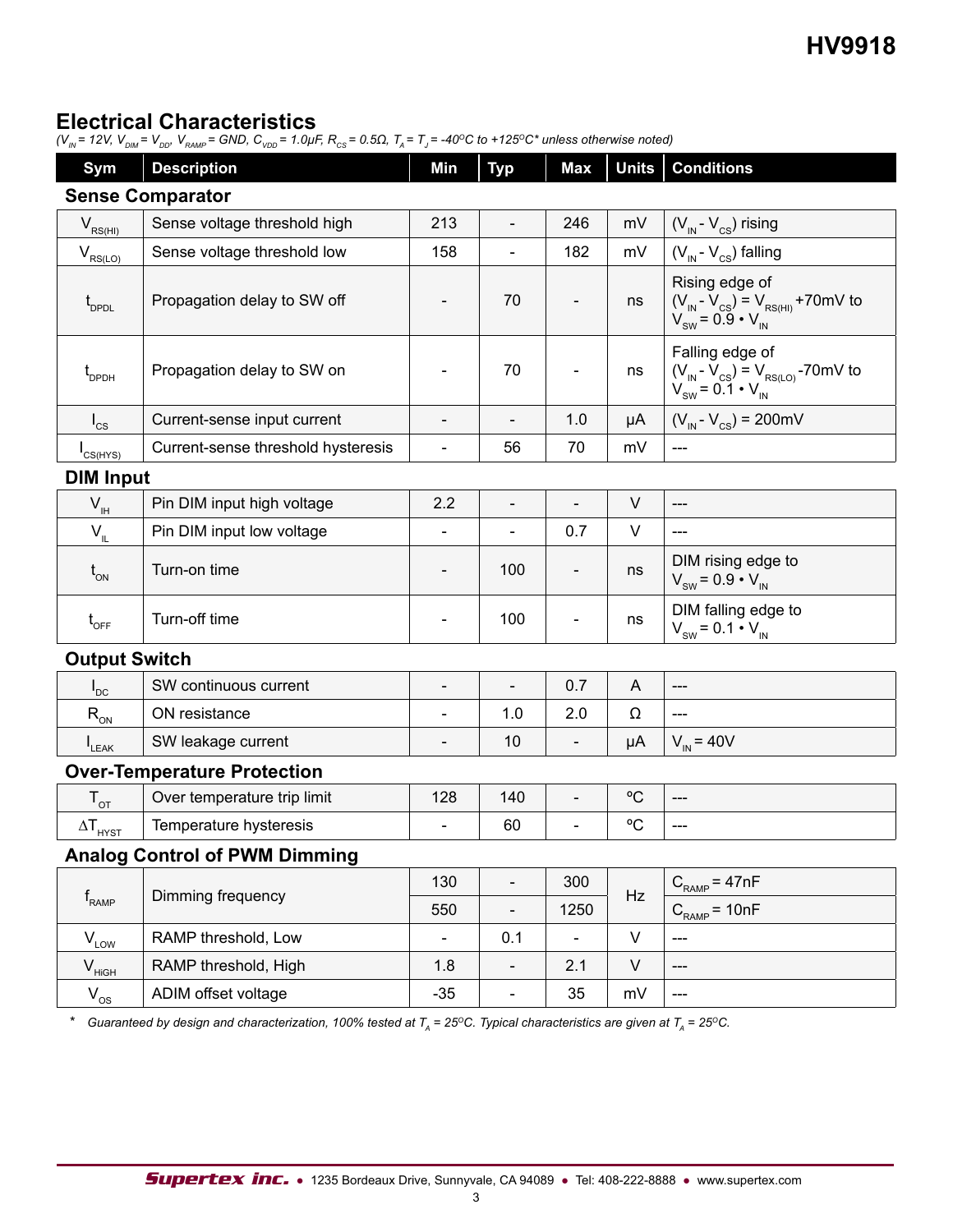### **Block Diagram**



# **Application Information**

### **General Description**

The HV9918 is a step-down, constant current, high-brightness LED (HB LED) driver. The device operates from a 4.5 to 40V input voltage range, and includes an internal 40V 1.0Ω N-channel MOSFET. A high-side current sense resistor sets the output current and a dedicated PWM dimming input (DIM) allows for a wide range of diming duty ratios. PWM dimming can also be achieved by applying a DC voltage between 0 and 2.0V to the analog dimming input (ADIM). In this case, the dimming frequency can be programmed using a single capacitor at the RAMP pin. The high-side current setting and sensing scheme minimizes the number of external components while delivering LED current with ±5% accuracy using a 1% sense resistor.

#### **Undervoltage Lockout (UVLO)**

The HV9918 includes a 3.7V under-voltage lockout (UVLO) with 500mV hysteresis. When  $V_{\text{IN}}$  falls below 3.7V, switching of SW is disabled. Switching of SW resumes once  $V_{\text{IN}}$  is 4.5V or higher.

#### **5.0V Regulator**

VDD is the output of a 5.0V regulator capable of sourcing 8mA. Bypass VDD to GND with a 1.0μF capacitor.

#### **DIM Input**

The HV9918 allows dimming with a PWM signal at the DIM input. A logic level below 0.7V at DIM halts SW switching, turning the LED current off. To turn the LED current back on, the logic level at DIM must be at least 2.2V.

#### **ADIM and RAMP Inputs**

The PWM dimming scheme can be also implemented by applying an analog control signal to ADIM pin. If an analog control signal of  $0 \sim 2.0V$  is applied to ADIM, the device compares this analog input to a voltage ramp to pulse-widthmodulate the LED current. Connecting an external capacitor to RAMP programs the PWM dimming ramp frequency.

$$
f_{\text{pWM}} = \frac{1}{C_{\text{RAMP}} \cdot 120 \text{k}\Omega}
$$

DIM and ADIM inputs can be used simultaneously. In such case,  $f_{p_{WM/MAX}}$  must be selected lower than the frequency of the dimming signal at DIM. The smaller dimming duty cycle of ADIM and DIM will determine the SW signal.

When the analog control of the PWM dimming feature is not used, RAMP must be wired to GND, and ADIM should be connected to VDD.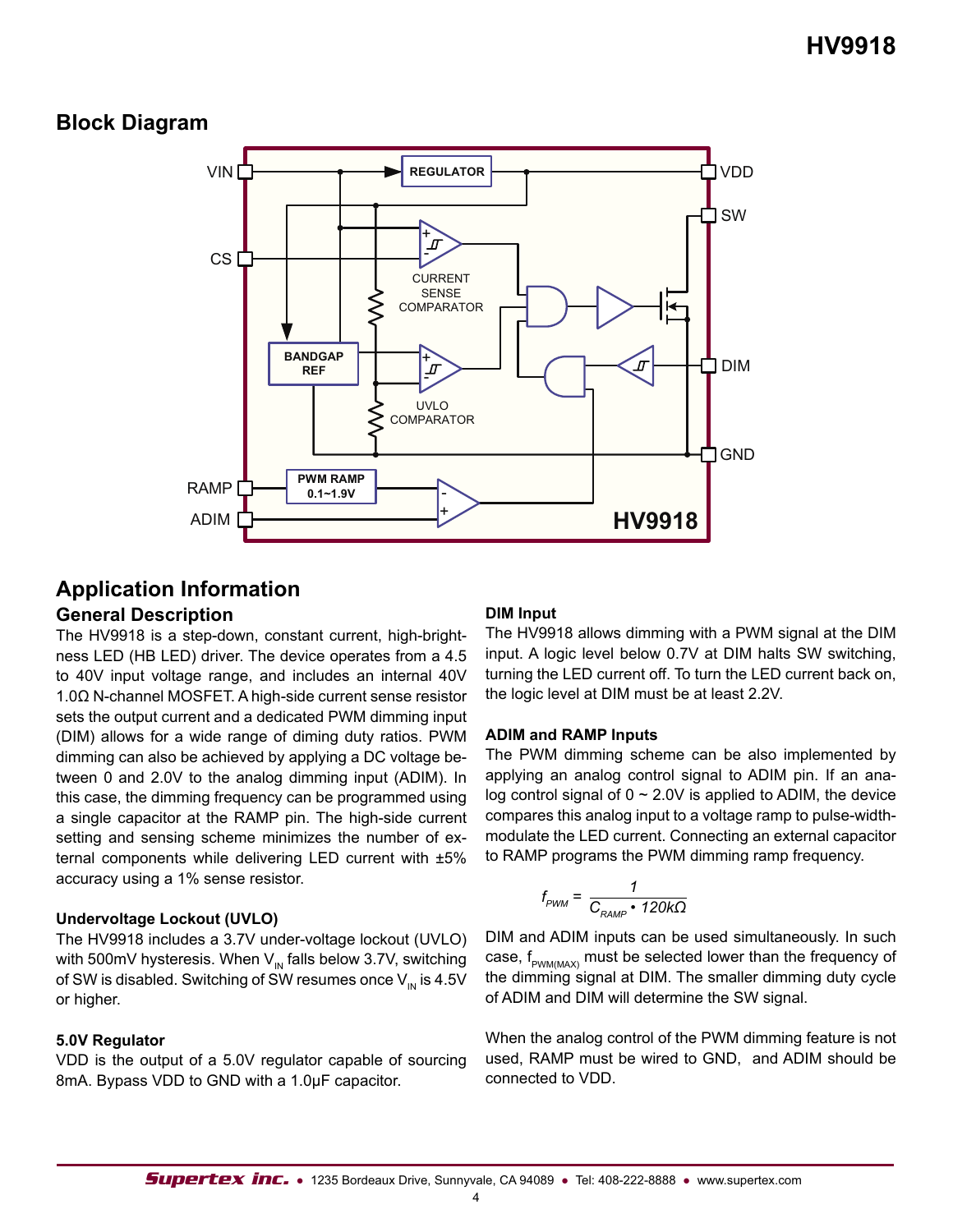One possible application of the ADIM feature of the HV9918 may include protection of the LED load from over-temperature by connecting an NTC thermistor at ADIM, as shown in Figure 1.



**Figure 1**

#### **Setting LED Current with External Resistor RSENSE**

The output current in the LED is determined by the external current sense resistor  $(R_{\text{SENSE}})$  connected between VIN and CS. Disregarding the effect of the propagation delays, the sense resistor can be calculated as:

$$
R_{\text{SENSE}} \approx \frac{1}{2} \cdot \frac{(V_{RS(HI)} + V_{RS(LO)})}{I_{LED}} = \frac{200 \text{mV}}{I_{LED}}
$$

#### **Selecting Buck Inductor L**

The HV9918 regulates the LED output current using an input comparator with hysteresis (Figure 2). As the current through

the inductor ramps up and the voltage across the sense resistor reaches the upper threshold, the internal MOSFET at SW turns off. The MOSFET turns on again when the inductor current ramps down through the freewheeling diode until the voltage across the sense resistor equals the lower threshold. Use the following equation to determine the inductor value for a desired value of operating frequency  $f_s$ .

$$
L = \frac{(V_{\text{IN}} - V_{\text{OUT}})V_{\text{OUT}}}{f_{\text{s}}V_{\text{IN}}\Delta I_{\text{O}}} - \frac{(V_{\text{IN}} - V_{\text{OUT}})t_{\text{DPDL}}}{\Delta I_{\text{O}}} - \frac{V_{\text{OUT}}t_{\text{DPDH}}}{\Delta I_{\text{O}}}
$$

where:

$$
\Delta I_{\rm O} = \frac{V_{RS(HI)}}{R_{\rm SENSE}}
$$

and t<sub>DPDL</sub>, t<sub>DPDH</sub> are the propagation delays. Note, that the current ripple ∆I in the inductor L is greater than ∆I<sub>o</sub>. This ripple can be calculated from the following equation:

$$
\Delta I = \Delta I_{\odot} + \frac{(V_{\text{IN}} - V_{\text{OUT}})t_{\text{DPDL}}}{L} + \frac{V_{\text{OUT}}t_{\text{DPDH}}}{L}
$$

For the purpose of the proper inductor selection, note that the maximum switching frequency occurs at the highest  $V_{\text{IN}}$ and  $V_{\text{OUT}} = V_{\text{IN}}/2$ .



#### **Figure 2**

5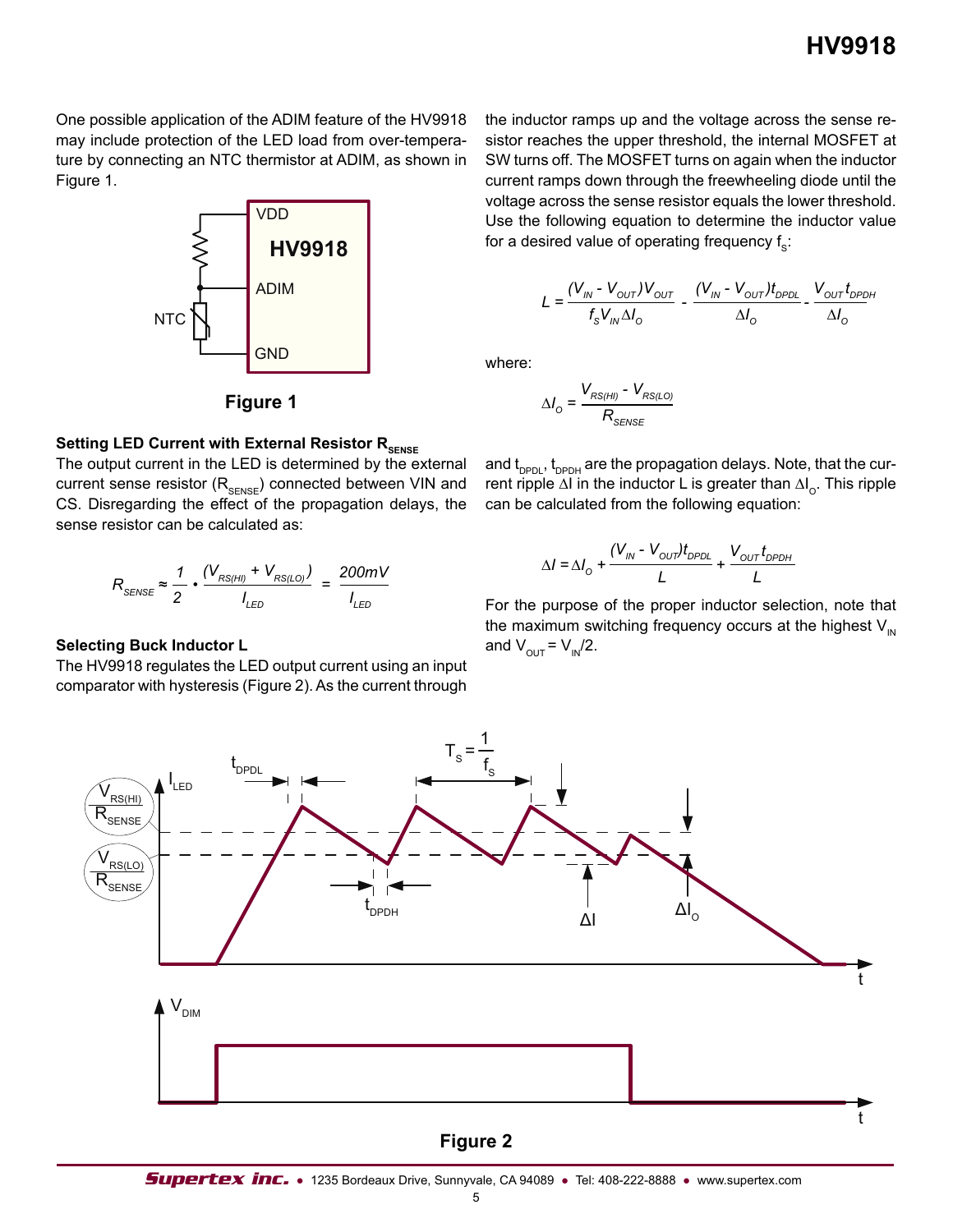#### **Thermal Shutdown**

The HV9918 thermal-shutdown feature turns off the SW driver when the junction temperature exceeds +140°C. The SW driver turns back on when the junction temperature drops 60°C below the shutdown temperature threshold.

#### **Freewheeling Diode Selection**

The forward voltage of the freewheeling diode should be as low as possible for better efficiency. A Schottky diode is a good choice as long as the breakdown voltage is high enough to withstand the maximum operating voltage. The forward current rating of the diode must be at least equal to the maximum LED current.

#### **LED Current Ripple**

The LED current ripple is equal to the inductor current ripple. In cases when a lower LED current ripple is needed, a capacitor can be placed across the LED terminals.

#### **PCB Layout Guidelines**

Careful PCB layout is critical to achieve low switching losses and stable operation. Use a multilayer board whenever possible for better noise immunity. Minimize ground noise by connecting high-current ground returns, the input bypass capacitor ground lead, and the output filter ground lead to a single point (star ground configuration). The fast *di/dt* loop is formed by the input capacitor  $C_{\text{IN}}$ , the free-wheeling diode and the HV9918 switching MOSFET. To minimize noise interaction, this loop area should be as small as possible. Place  $R_{\text{SPNSE}}$  as close as possible to the input filter and VIN. For better noise immunity, a Kelvin connection is strongly recommended between CS and  $R_{\text{SENSE}}$ . Connect the exposed tab of the IC to a large-area ground plane for improved power dissipation.

| <b>FIII DESCRIPTION</b> |             |                                                                              |
|-------------------------|-------------|------------------------------------------------------------------------------|
| Pin#                    | Pin         | <b>Description</b>                                                           |
|                         | CS.         | Current sense input. Senses LED string current.                              |
| 2                       | <b>VIN</b>  | Input voltage 4.5 to 40V DC.                                                 |
| 3                       | <b>RAMP</b> | Analog PWM dimming ramp output.                                              |
| 4                       | <b>ADIM</b> | Analog $0 \sim 2.0V$ signal input for analog control of PWM dimming.         |
| 5                       | <b>DIM</b>  | PWM signal input.                                                            |
| 6                       | VDD         | Internally regulated supply voltage. Connect a capacitor from VDD to ground. |
| 7                       | <b>GND</b>  | Device ground.                                                               |
| 8                       | <b>SW</b>   | Open Drain Output of an internal 40V 1.0Ω MOSFET.                            |
| TAB                     | <b>GND</b>  | Must be wired to pin 7 on PCB.                                               |

## **Pin Description**

6